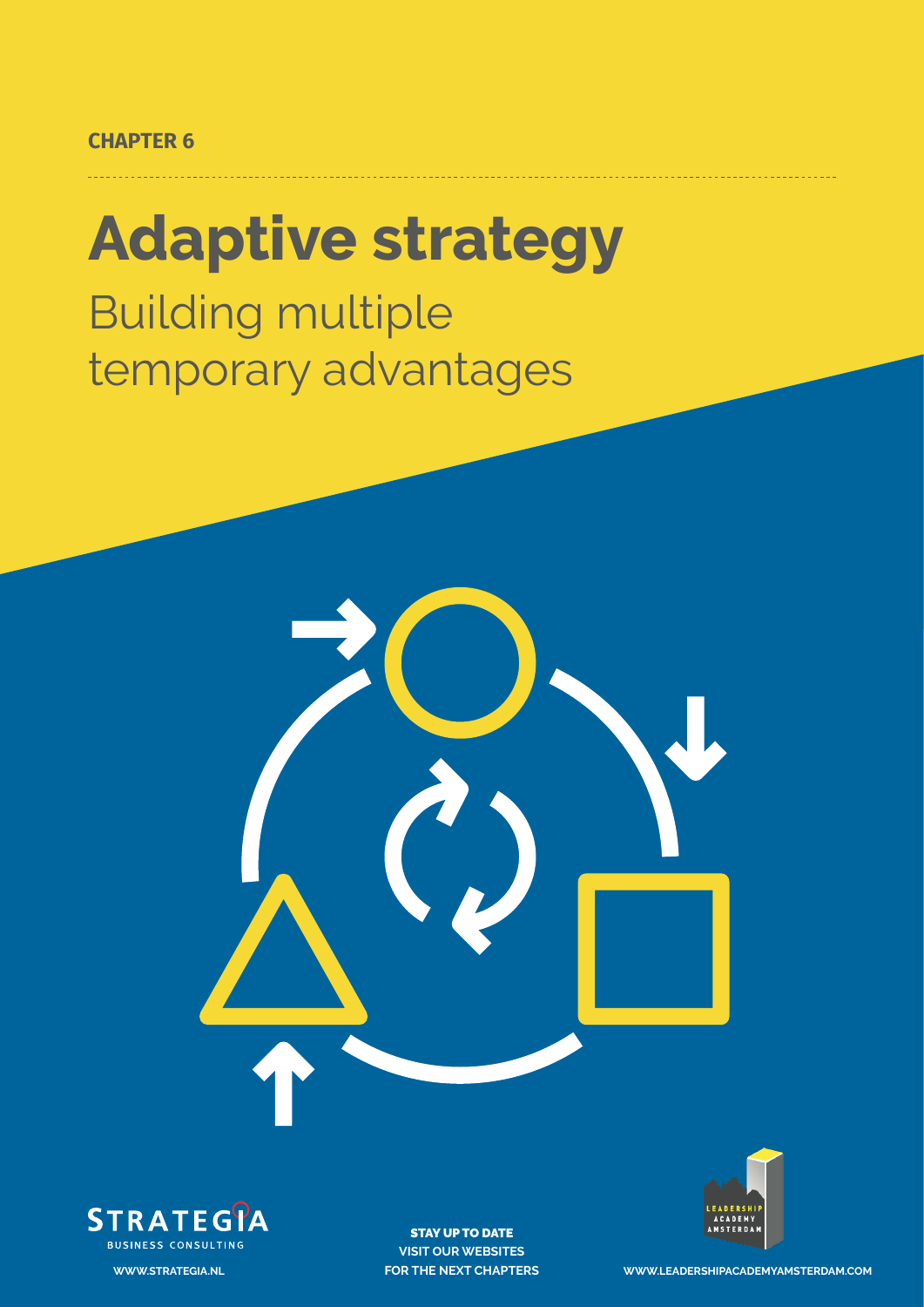#### **INTRODUCTION**

How do you deal with increasing uncertainty and working in a dynamic and volatile industry? Do you recognize the fact that you need to be externally oriented, close to your customers and be able to react fast, but also still able to work according to the 'classical way of working' which includes predefined goals, strict management and a culture of discipline?

Our sixth article highlights the adaptive strategy approach and accompanying company culture and leadership style. We will describe the connections between those three key elements and how they bring either success or failure to a company. In businesses with a high rate of uncertainty and a fast-changing market, applying a classical approach will not work. How do these factors impede your company's strategizing process, culture and leadership style if you need to stay ahead of the competition?

# **Creating multiple temporary advantages**

In the past few decades, the economy has charged from a physical to a digital environment. From n the past few decades, the economy has changed bricks to clicks. Many sectors are facing intense transformations where, more than ever, the customer is king and the future cannot be predicted. Many of our basic assumptions about strategy, culture and leadership become outdated and companies need to become more flexible, get rid of inertia and end slow decision-making in order to survive.

The basic idea behind a shaping approach is to be fast. Recognizing and understanding the needs of your customers and developing customer specific solutions is key. Companies that are able to adapt faster to changing market dynamics and evolving customer needs than the competition, will succeed. Growth is driven by continuously generating new opportunities, selecting the most promising ones and scaling them up quickly. Instead of focusing on sustainable competitive advantage, adaptive companies want to win the game by creating serial temporary advantages. This is a very different approach than the classical approach we have described in article 5.

There is no 'one' strategy in environments where tomorrow is completely different to today. The adaptive approach does not have a predefined goal but focuses on means. The key is to explore multiple opportunities, select the most promising ones, allocate the required resources, and exploit them with great discipline. Taking risks and stimulating creativity does not mean however that it is a chaotic process. It requires a strong framework to collect and 'read' the right information, select the best option by following clear guidelines, and scale it up by rapidly reallocating the required resources.

Becoming successful with an adaptive strategy is only possible when a company and its leadership culture nurtures continuous innovation. Failures will occur and leadership should encourage a culture of experimentation and build an organization that is able to move quickly. Mobilizing resources around promising initiatives lead by leaders that set the appropriate context. Typical sectors that have to find the answers to rapid change due to, deregulation, technological transformation and other disruptors are e.g. retail, semiconductors and software.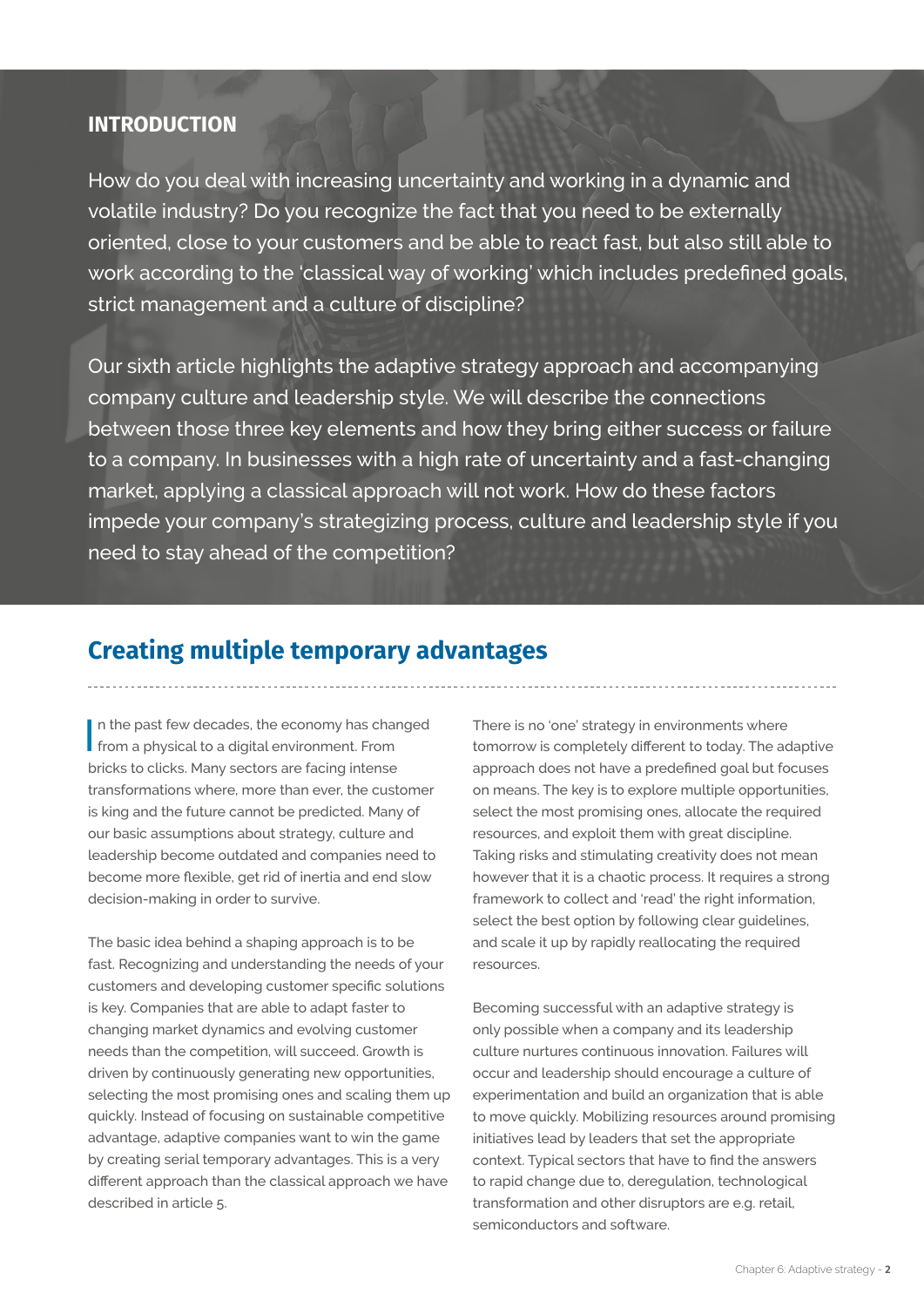# **Market culture focuses on external orientation and is means focused**

The culture that supports an adaptive strategy, is<br>a culture in which the central theme is the ability to read and act upon markets signals and conduct experiments. This culture is externally oriented and means focussed. Based on the four types of culture from Quinn and Cameron (illustration 2) we call this a Market culture. The market culture is characterized by high accountability, result orientation, openness, playfulness and fast-paced learning.



The culture needs to create the context for the next generation of new ideas and rapid learning by allowing for a diversity of perspectives and encouraging constructive dissent. As the organizations with an adaptive approach rely on individual creativity and initiatives, they articulate a set of common beliefs and principals, instead of working with a system of strict goal setting.



Illustration 2: 4 types of organizational culture

#### **Competitive leadership style**

Most important in Leadership connected to an Adaptive approach is setting the context rather than the goals. The leader has the task to orient the organization externally, creating an experimenting friendly culture, specifying beliefs and principals under which experiments are conducted and highlighting the areas where experimentation is to be focused.



Illustration 3: 4 types of leadership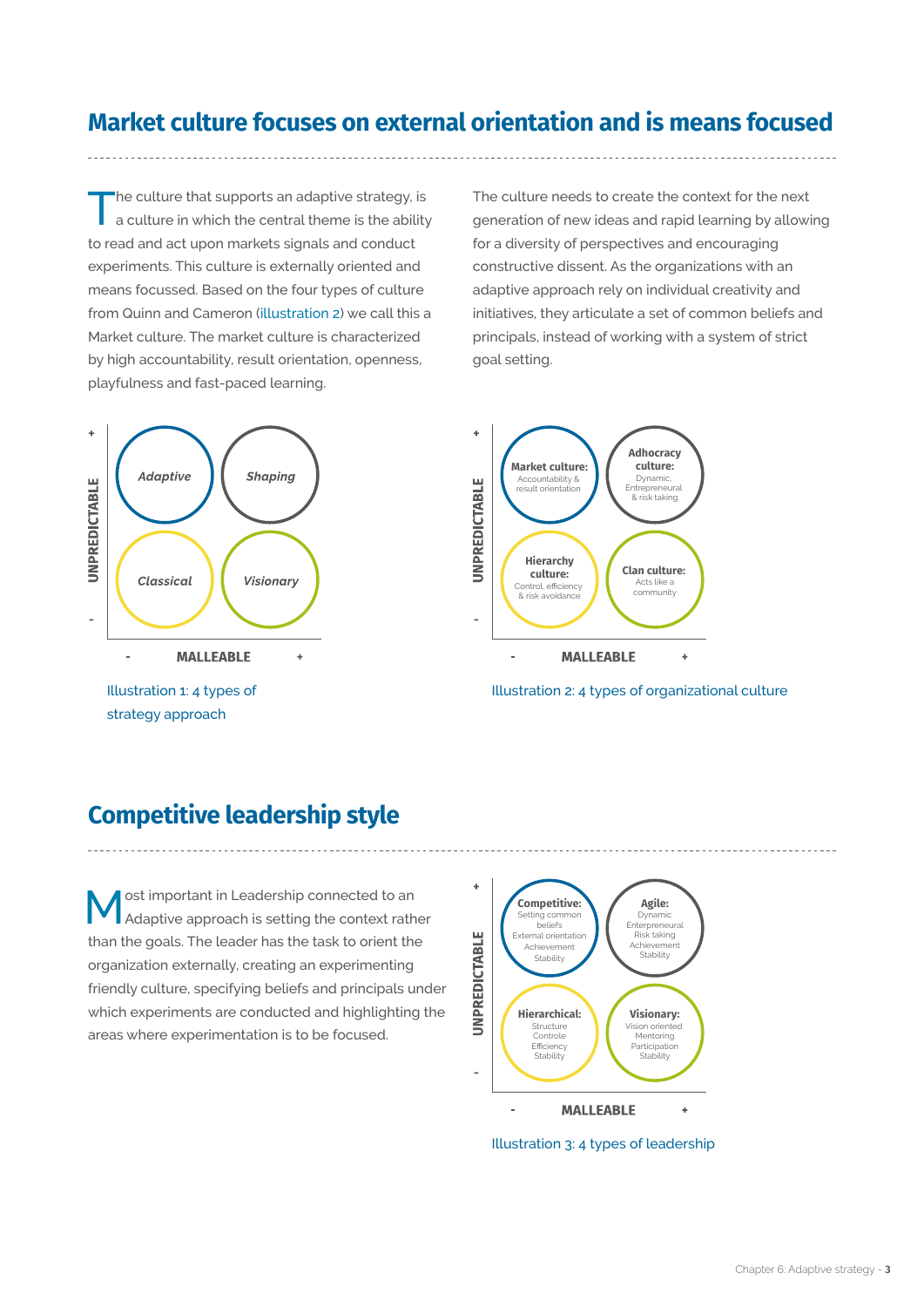In illustration 4 we have identified the importance of each of the 4 roles an Competitive leader in an organization has. Each of the roles is scored from 1 (not important) to 5 (very important).

ഥ

**Lead by example:** in an organization with an Adaptive strategy this role is limited as the leader in this environment is much more leading from behind, within the framework of the common beliefs and principals set by the organization.

*Create a vision:* the most important role of the Leader in organizations with an Adaptive strategy is to provide the area(s) the organization will focus upon and providing the common beliefs and principals on which the activities will be based.

*Execute strategy:* leaders in the organization are setting the context within which the managers and co-workers can develop the business by experimenting and learning. From this perspective the execution of the strategy is fully delegated.

*Unleash potential:* unleashing the available potential of the managers and co-workers in an organization is a basic task for all leaders in an organization independent of the type of strategy. In an organisation with an Adaptive strategy this role is more crucial, since only by development of the people you are able to develop your business.

4,5

**ROLE OF A COMPETITIVE LEADER**



Illustration 4: Role of a competitive Leader

## **Challenging your current strategical approach**

The adaptive strategy is very much focussed on what is happening in the market and reacting upon. The right reactions are quite often given by experimentation. A change of the market position of an organization in which it is able to gain market or dominance, or the development of a new market can give an organization the opportunity to change from an adaptive, to a classical or visionary strategy.

Moving away from an adaptive strategy is a challenging exercise as these organisations are strongly market focused and used to constantly adjust their offer to new circumstances. When they move to a classical or visionary strategy they will need to focus more on a relative stable internal process and less on the movements in the external environment. In case of moving away from the adaptive strategy, we quite often observe a lack of patience taking with building a solid base for success.

The adjustment of culture and leadership is a longlasting process, which need to start with clear and open communication about the adjusted new values and leadership behaviours linked to the change of strategic direction. It needs to be accepted that this a slow and difficult process which will demand endurance. Concerning the leadership, a re-assessment of the current leaders will give insight who will be able to have the capabilities to develop in the right direction on for who the gap between current- and newly demanded leadership is too big.